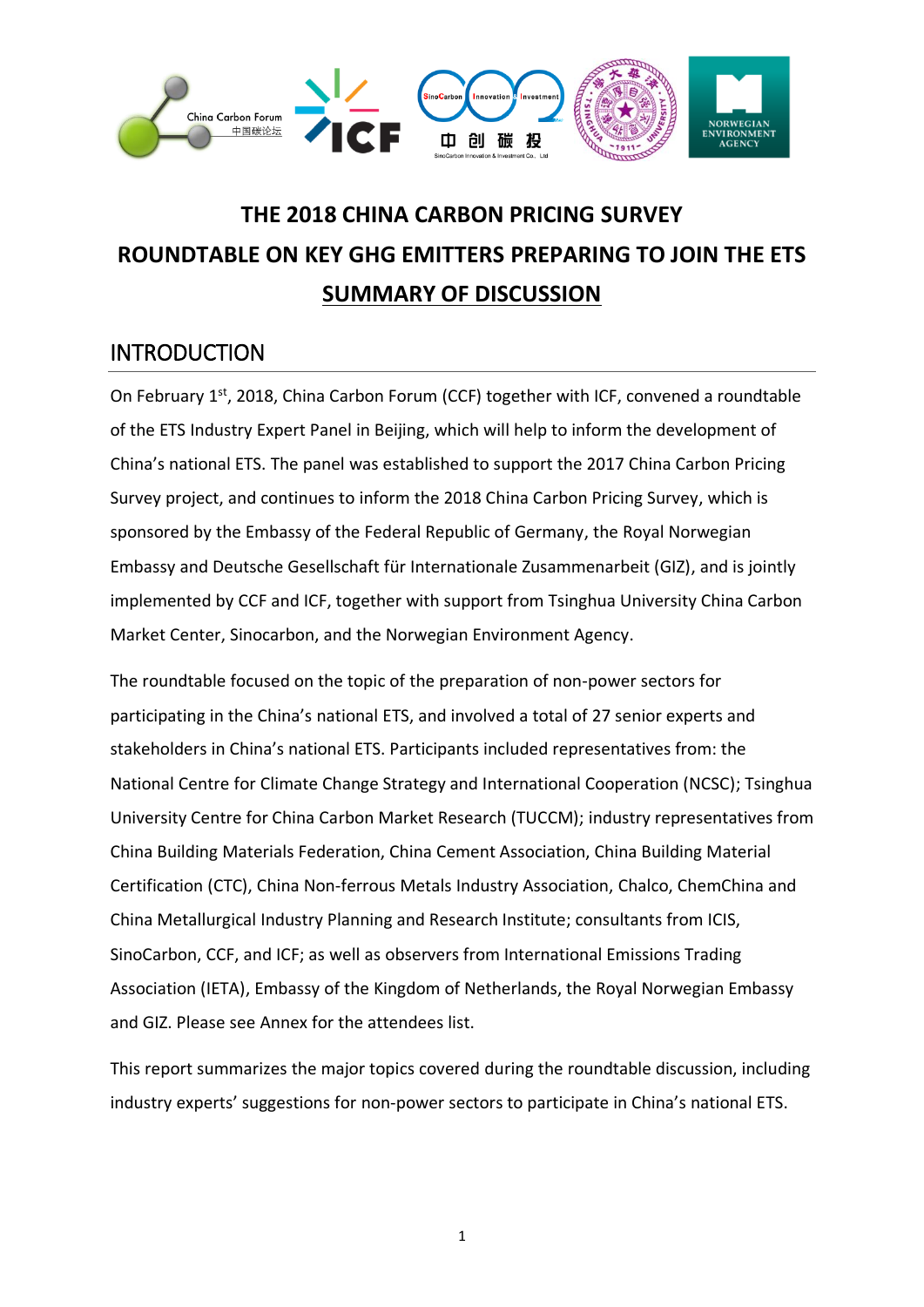

## **CONCLUSIONS**

- While most industries have made significant progress in preparing for the national carbon market, there are still many high-level decision-makers in large enterprises who do not have a thorough understanding of the market.
- Many enterprises, especially those located in non-pilot areas, do not have specialized professionals in for carbon emission trading. While they understand how to conduct MRV of carbon emissions, and have undertaken energy-saving activities, they lack specific strategies for participating in the carbon market.
- Enterprises should accurately estimate their emissions abatement costs, so that they can optimize their trading strategies.
- The benchmarking method is the preferred method of allocation in order to achieve emissions reduction, but in some specific situations, such as for industries with relatively lower levels of emissions, allocation based on historical intensity may be appropriate.
- Fines for non-compliance are not an end in themselves. Combining the credit system and reputational risk with penalties may be more effective for large companies.
- Due to current lack of awareness of 'green finance' in energy-intensive industries, they have insufficient enthusiasm for such initiatives. Investors are also unable to see market returns immediately. The development of green finance should improve the innovation and promotion of low-carbon technologies, linking finance and technology.
- Training for enterprises is often ineffective because it was only aimed at the operational level, where there is a high level of turnover. Senior executives and directors should also be engaged in ETS capacity building, which can be combined with activities that managers would be more likely to attend, increasing its effectiveness.
- Capacity building should encourage enterprises to pursue emissions reduction rather than view the carbon market purely as a profit-making opportunity. The professional training for verification agencies should also be enhanced.
- The European Union's experience can provide reference for Chinese enterprises and enrich industries' understanding of the development of China's national ETS.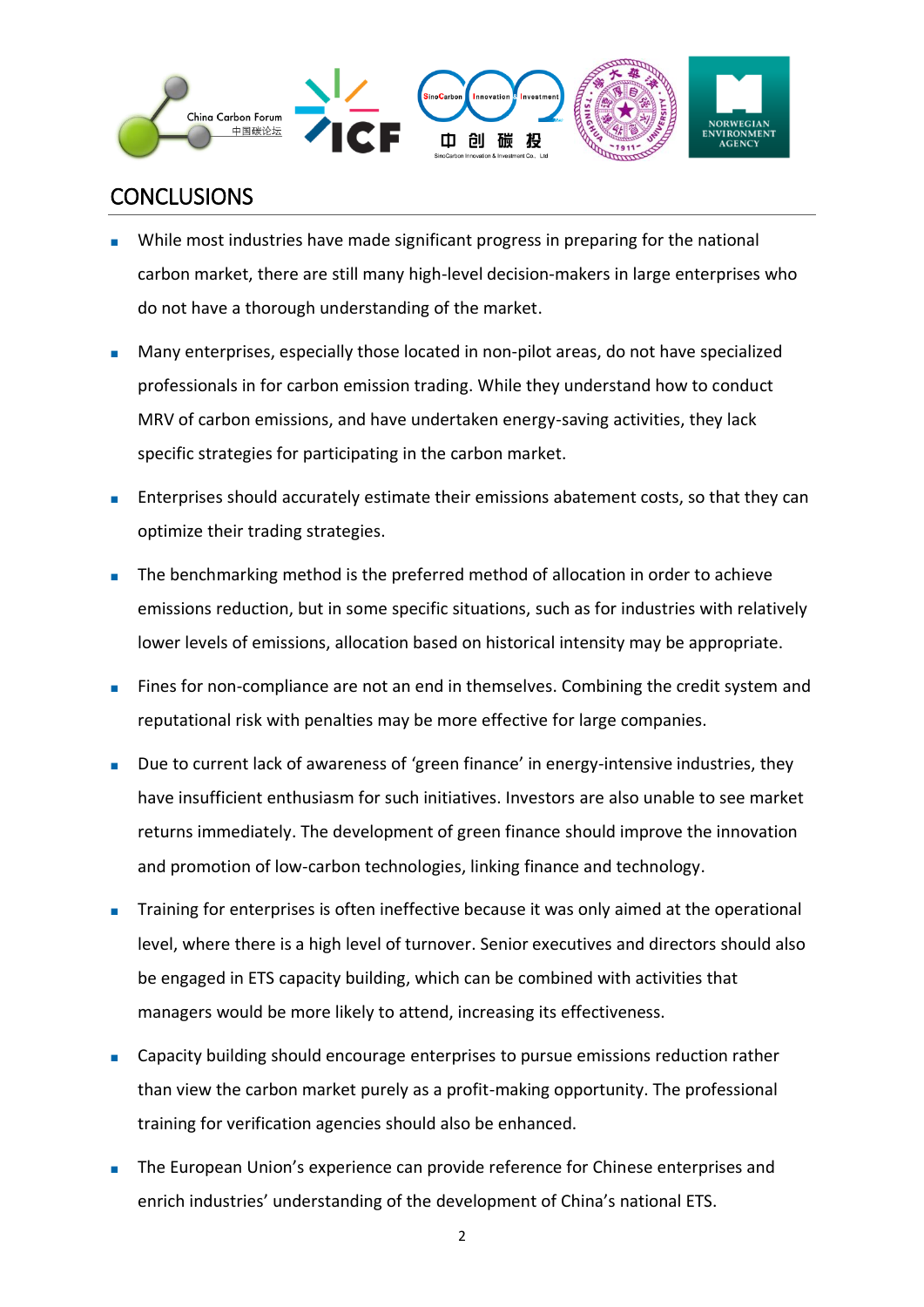

## UPDATE ON ETS

Prior to the roundtable discussion, Mr. Zhang Xin from NCSC delivered a keynote speech, briefly reviewing the results of the first roundtable discussion in December, and introducing the results achieved and the issues encountered in the seven ETS pilot regions. Mr. Zhang then pointed out that the overall design of the national carbon emission trading system should focus on several issues, including improving the policy feedback system, development of key market factors, supporting the trading platform and physical trading system, the transition from pilots to the unified national market, capacity building and technical and financial preparation.

During the development of the national ETS, as the system coverage is expanded to involve more industries and the variety of products in the market enriched, we need to consider how to ensure price discovery. A reasonable carbon price is crucial for the stable operation of the national ETS. Current carbon prices in the seven pilots are formed through negotiations between two sides or reference to other off-exchange prices. These prices are predictable, and the market liquidity is limited. Therefore, these prices cannot reflect the real cost of cutting emission and the real market supply and demand relationship, and therefor do not provide a reliable basis to judge whether the carbon market is effective.

Mr. Zhang Xin said that a reasonable carbon price should reflect the real cost of cutting emissions. For the power sector, emission reduction costs vary due to differences in the units and power generation conditions. The estimated cost per ton of  $CO<sub>2</sub>$  is between RMB 80 to 400 yuan. In the future, if the coverage of the national carbon market expands to eight key industries, the estimated cost remains to be determined. At present, many companies may be able to calculate the cost of emissions reduction based on a single project, but they cannot make the cost of the whole production process clear. Therefore, they cannot adequately prepare for trading, and exchanges are also unable to predict the carbon price. This will pose a severe challenge for participation in the ETS and carbon asset management.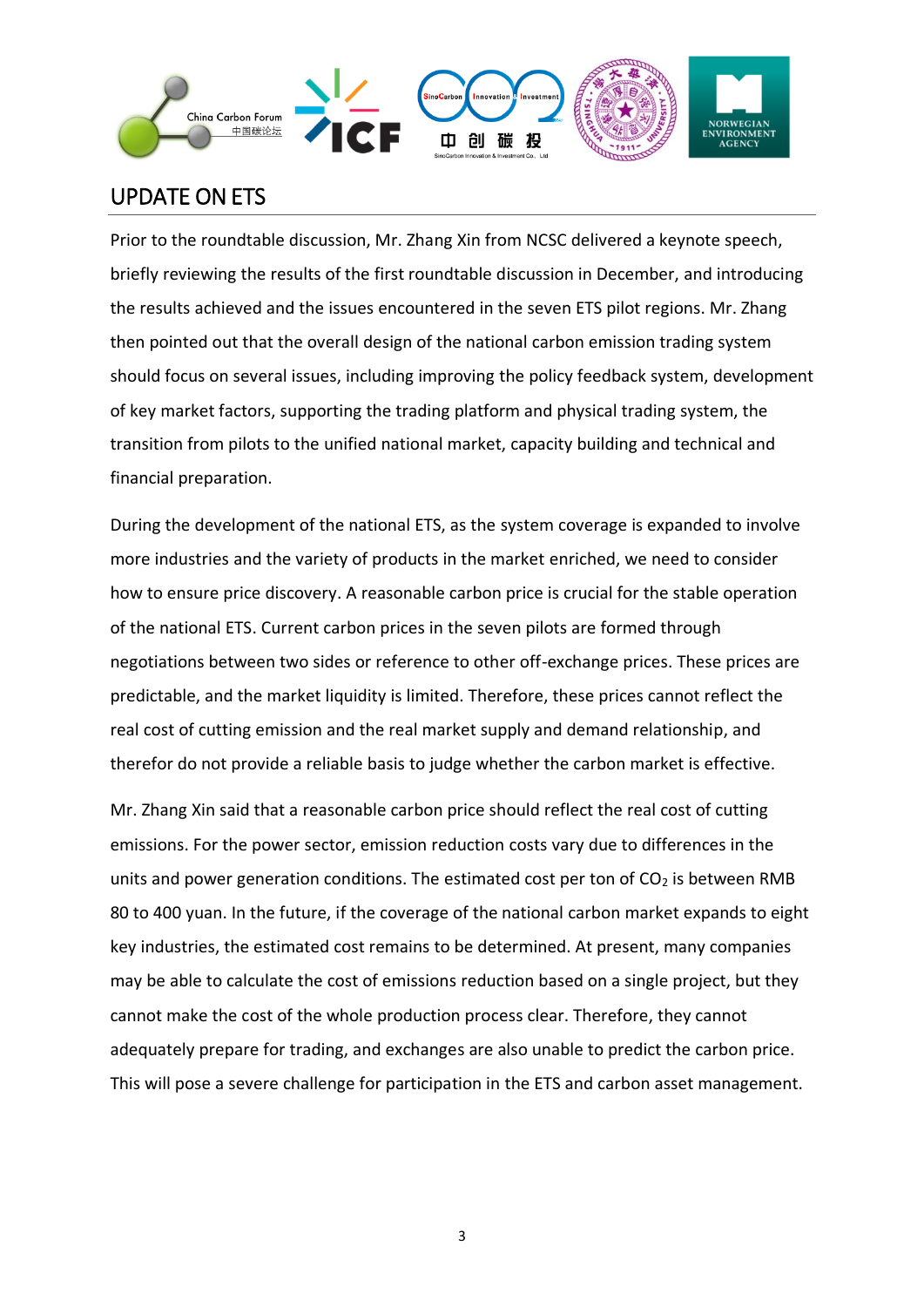

## QUESTIONS AND DISCUSSIONS

The roundtable consisted of three sessions: the preparation of industry for participating in the national ETS, key issues for participation, and long-term perspectives on China's ETS. This report summarizes participants' key perspectives on each question.

#### **Session 1: Industry Readiness**

- **1. What is the opinion of industrial enterprises towards the launch of national carbon market?**
- **2. How do you assess the current capability of industrial enterprises/your company for joining the ETS? In your opinion, what is the most critical capability needed to be enhanced in order to join the ETS?**

### **1. Different enterprises pay different attention to the start of the national carbon market.**

The steel industry attaches great importance to the national carbon market and has discussed and studied the impact of carbon emission trading on the steel sector and the countermeasures and strategies. Although there is not high awareness of the cement industry's involvement in the national ETS, in fact the industry has already voluntarily conducted preparatory work to build and improve the industry's internal carbon asset management. The non-ferrous metals industry, including electrolytic aluminium and copper smelting, has also done a lot to prepare for the national ETS. At the same time, many highlevel decision makers of large enterprises lack awareness of the national ETS, although their operational staff have done preparatory work. In addition, many participants also said that industries are paying close attention to the allocation of allowances. Enterprises have an interest to receive more allowances, and hope to maximise profitability through rational management of carbon assets.

### **2. Enterprises should carry out professional capacity building to ensure that priority is given to carbon emission trading throughout the enterprise.**

Most enterprises in the steel industry, especially those located in non-pilot areas, do not have specialized professionals in the field of carbon emission trading, and there is still much room for those enterprises to improve their professional capacity. In addition, many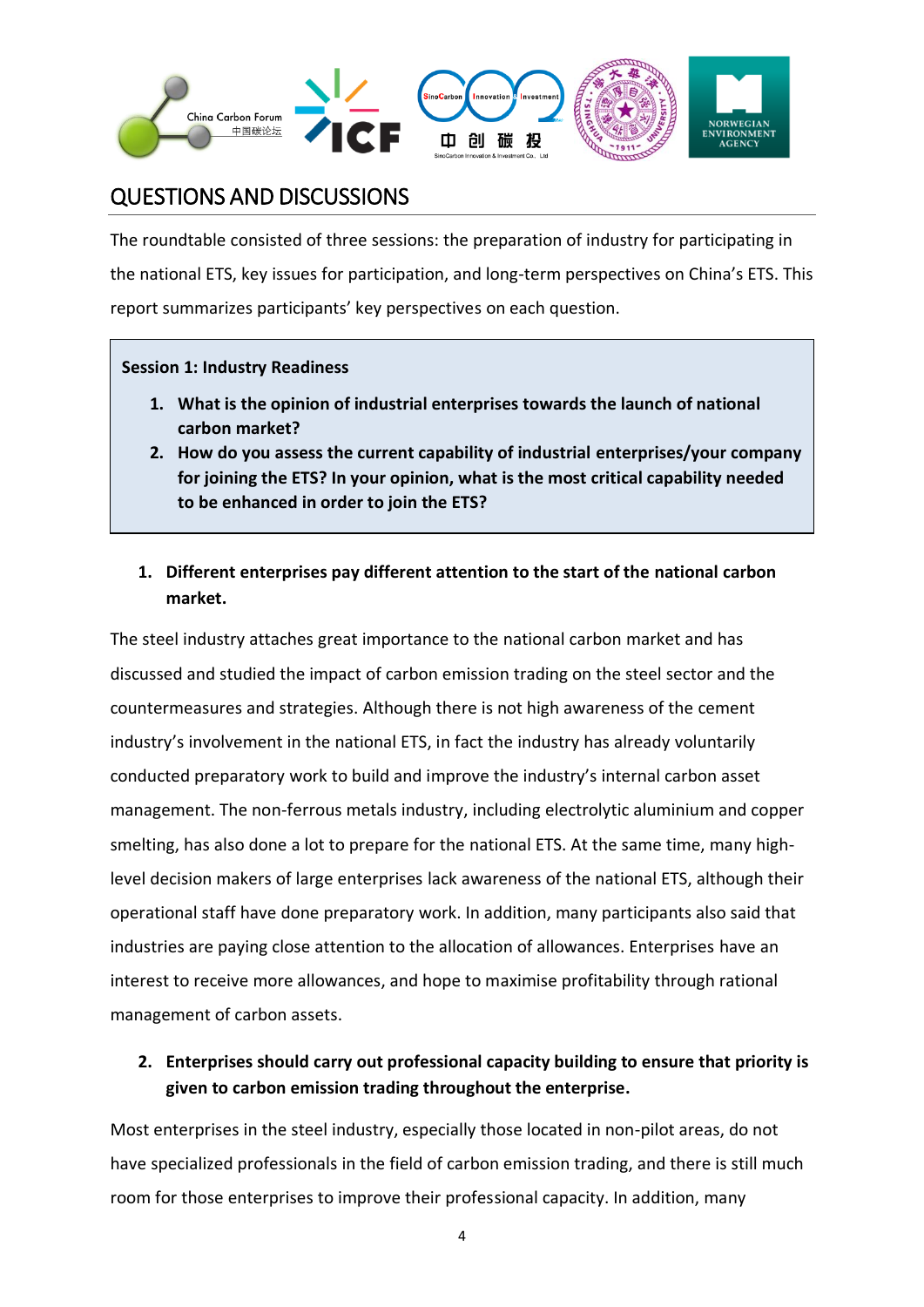

enterprises have an understanding of how to calculate the carbon emission through participation in MRV and have carried out energy-saving work within enterprises. However, they usually do not have specific ideas and strategies on how to fully participate in the carbon market. Enterprises would like to see clear policy signals in order to take more active and targeted measures. Some major aluminium companies conduct trading in a coordinated manner and are actively targeting relevant areas. There are still some problems with the basic data measurement equipment in the chemical industry, and the industry needs to improve its statistics collection in order to ensure the authenticity of data. Current training is mostly targeted at operational staff, for whom there is a high level of turnover. Therefore, it cannot guarantee that enterprises have a clear and consistent understanding of the carbon market, and enterprises should pay more attention to ETS from the highest to lowest levels of the company and organize a specific team to take charge of ETS participation.

### **3. Estimating expected carbon abatement costs can help enterprises optimize trading strategies and reduce the cost of cutting emissions.**

Due to the complexity of products and processes in various industries, different enterprises can estimate the cost of cutting emissions more accurately based on the actual situation and the boundary range of products or processes. After clarifying the expected cost of emissions reduction, enterprises can make more rational carbon emission trading strategies and decisions, based on a specific price at which to buy or sell allowances, helping to reduce costs through trading.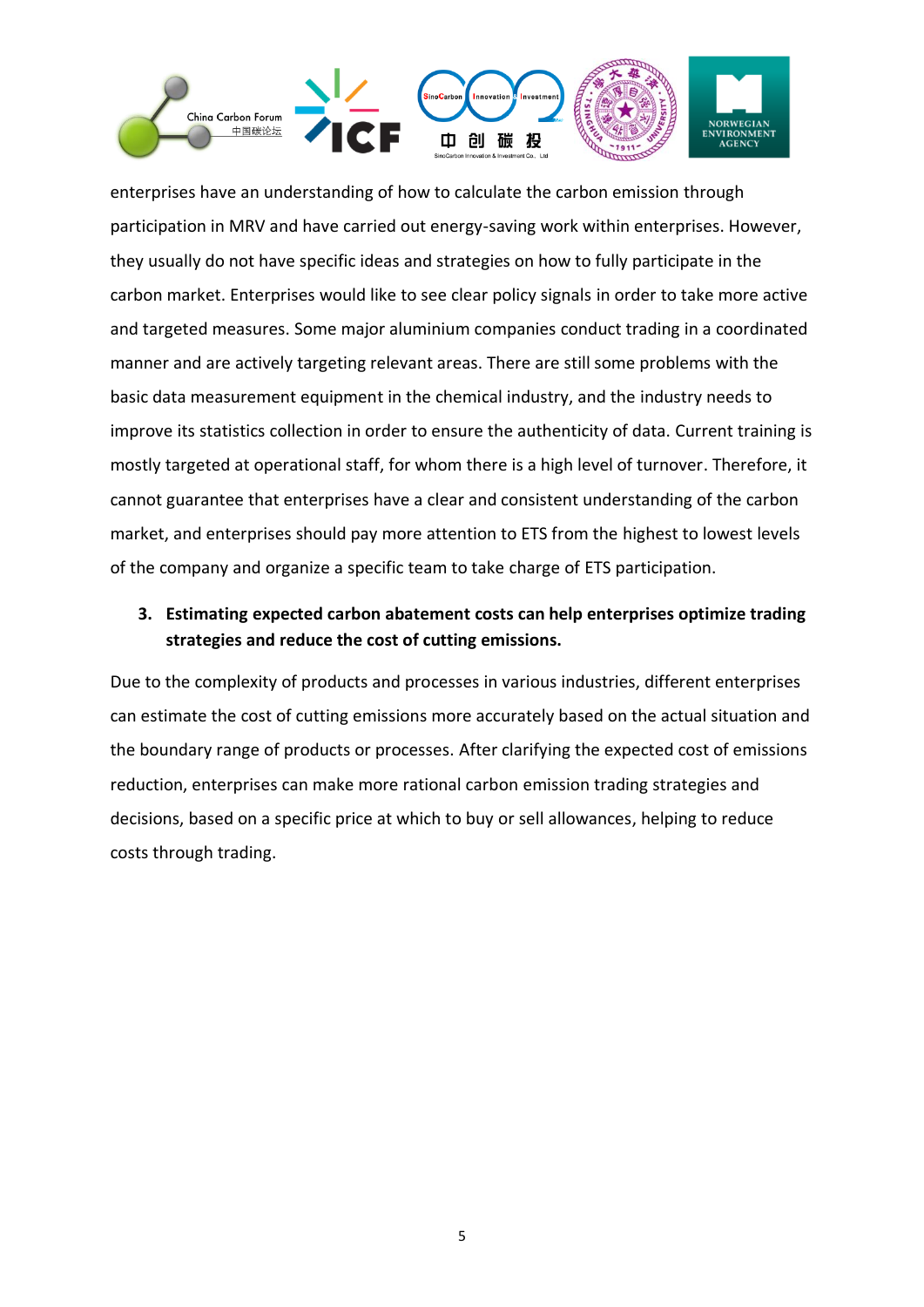

#### **Session 2: Key Issues to be Addressed for Joining the ETS**

- **1. For different industries, what is the most feasible approach for allowance allocation in your sector?**
- **2. What kinds of policy tool or market instrument would incentivize industrial enterprises to take part in trading in the carbon market? What is your company's/industry's plan regarding carbon asset management in the next couple of years?**
- **3. Given the authority is going to enforce a heavy penalty on the fact of noncompliance, what sort of penalty (fine, blacklist, credit record, for instance) would be more deterrent to non-compliance enterprises?**
- **4. Do you understand the concept of green finance? Do you think that green finance could play a role in pushing forward the transformation and upgrade of traditional industrial sectors? Have you been approached by any financial agency in terms of green finance?**
- **1. Benchmarking is the preferred allocation method to achieve emissions reduction, however in specific situations allocation based on historical intensity may be appropriate.**

For energy-intensive industries, the benchmarking method is the best way to allocate allowances, regardless of the complexity of industrial processes, in order to ensure that the ETS achieves its function of achieving emissions reduction. On the other hand, industries with relatively low energy consumption and emission levels could adopt the historical intensity method for allocation. In addition, different benchmarks can be considered for different industry processes. The cement industry also preferred to use the benchmarking method, while warning that it may be detrimental to the development of the cement if enterprises cannot obtain enough allowances. If benchmarking is used, the process for setting the benchmark level is important.

According to feedback from enterprises in the cement industry, the benchmarking method is more appropriate, but it is necessary to ensure that the data is correct in order to ensure fairness, emphasizing that the allocation method will only work if the emissions data is accurate. While the national ETS aims to cap the total carbon emissions, the benchmarking method has relatively weak control over the total amount of carbon emissions. Though this method has a good effect on reducing emissions and phasing out production capacity, it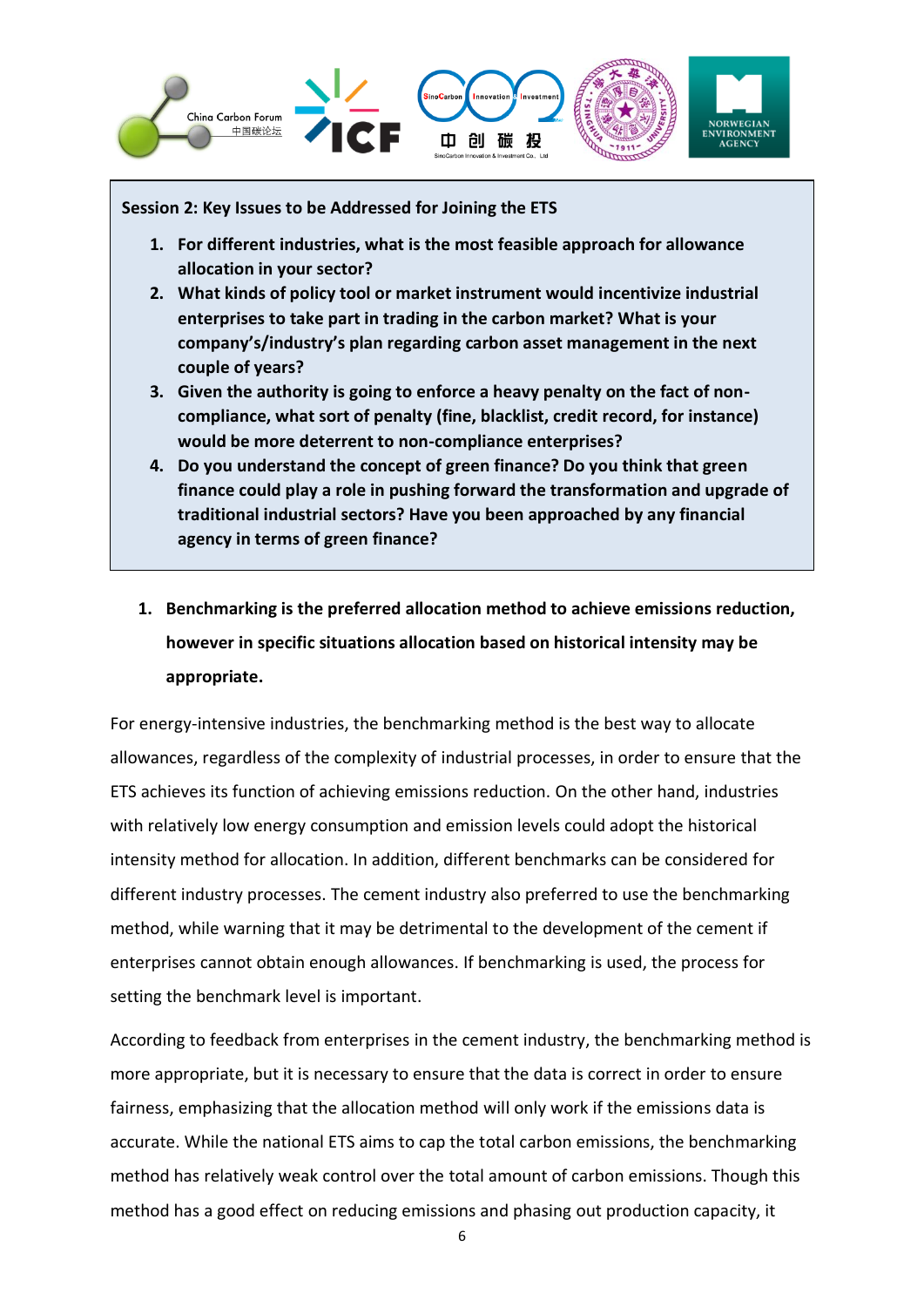

does not take into account the situation of discontinued production due to environmental factors. On this basis, the historical intensity method is more appropriate for those industries with higher emissions. In addition, Mr. Zhang also said that the benchmarking method requires consideration of coordination between the actual situation and policy. For example, in some provinces, actual energy consumption is lower than the standard set by the NEA. If the benchmarking method is adopted in these provinces, all enterprises will have surplus allowances, leading to market failure. Therefore, the choice of the benchmarking method or the historical intensity method needs to be determined based on the industryspecific situation and industry production.

## **2. Fines for non-compliance are not an end in themselves. Combining the credit system with penalties may be more effective.**

Among the seven pilots, only Beijing has issued fines for enterprises. Currently fines in Beijing are three to five times the market price, and the specific amount depends on the discretionary power of the exchange. In the first year, five enterprises in Beijing were punished and fines totalled approximately RMB 7 million. There is also legal support for Beijing to take disciplinary measures in the form of fines because a resolution was passed by the Standing Committee of the Beijing People's Congress. If there was no legal support, the fines would have a ceiling of RMB 200,000.

Most participants agreed that punishing enterprises with fines has the fastest effect, but that the fine is not an end in itself. Some participants suggested that the penalties for failure to perform should be combined with corporate credit. For an enterprise with large assets, fines may have a limited effect, unless the fine is significant. However, a company's reputational risk and credit record may have a greater impact on the behaviour of such enterprises. For example, a bad credit record will affect the enterprise's bank loans, tax incentives, assessment for awards and so on. In addition, some participants believe that the problem should be solved through discussions first, and if these are ineffective, other punishment could then be taken.

**3. The development of green finance should improve the innovation and promotion of low-carbon technologies, linking finance and technology.**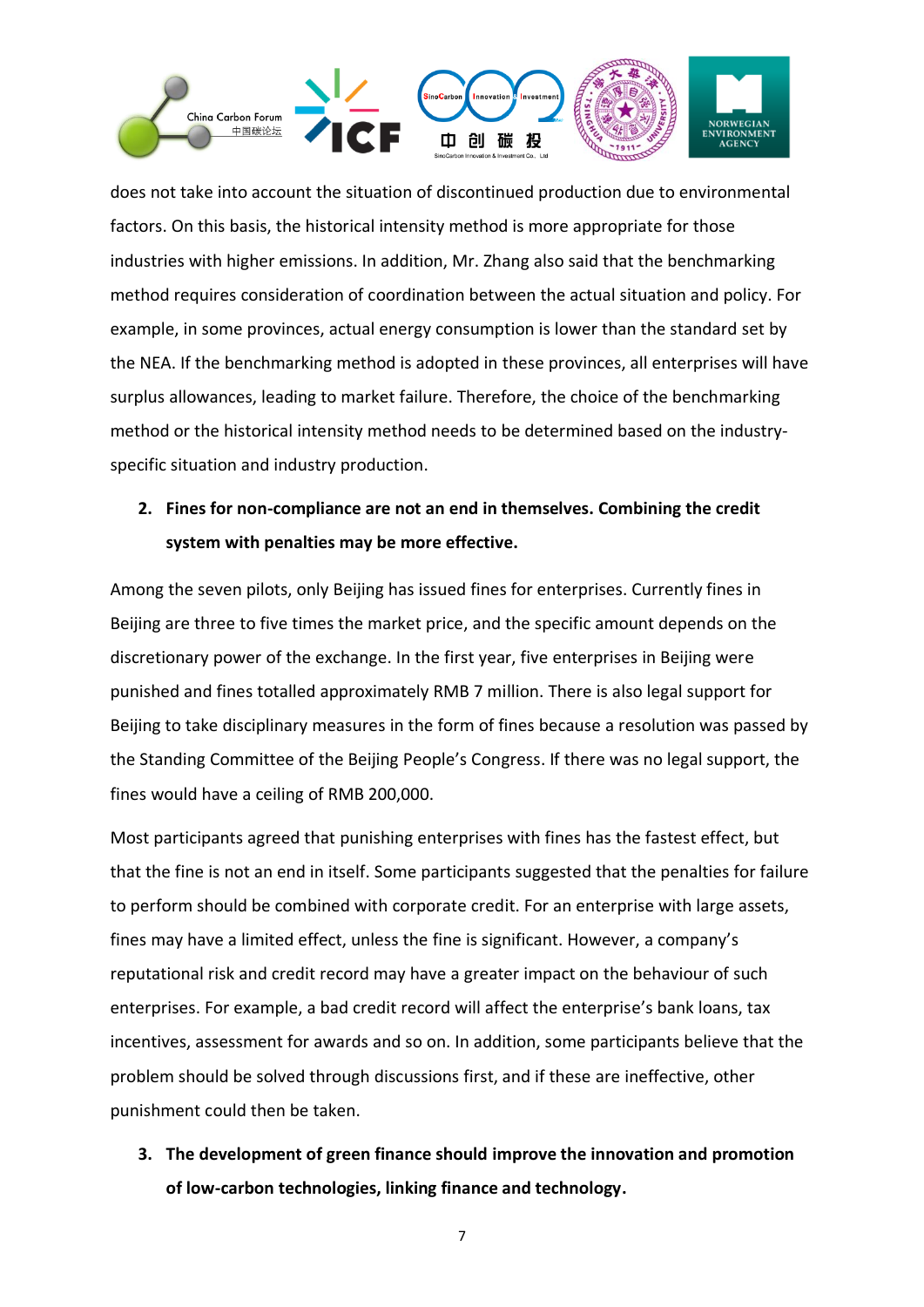

The People's Bank of China has issued a green finance research report and the Beijing Environment Exchange has also issued a report on China's carbon finance development. However, whether so-called green bonds and loans are considered "green" is currently determined by the enterprises themselves. So, we need third-party agencies to adequately verify whether a loan is green or not. In order to promote the development of green finance, the primary task is to formulate standards and then third-party agencies can provide green financial services. This process is currently underway, under the direction of the Green Finance Committee, headed by Dr. Ma Jun. In addition, some enterprises face significant challenges. Even if they meet the green standards, they still cannot get loans from banks; meanwhile large SOEs can obtain loans due to their credit history, and they do not need to meet green standards at all.

Green finance is one of the major elements of the green and low carbon, circular economy. At present, the China Banking Regulatory Commission has formulated relevant standards. Enterprises that meet the standards can get funds through banks. However, due to the current lack of awareness of green finance in traditional energy-intensive industries, their enthusiasm for such initiatives is not sufficient. Investors also cannot see market returns immediately and market expectations are insufficient. The green finance market should improve the innovation and promotion of low-carbon technologies, linking finance and technology. The allocation of allowances and the indicators of energy-saving should effectively promote enterprises' understanding of the green financial system.

#### **Session 3: Expectations and Suggestions**

- **1. What is your expectation of the timeline of the national ETS to cover more industrial sectors?**
- **2. What is your practical demand for capacity building on ETS in terms of topics and formats? Are you comfortable using online training systems for ETS? How far are you interested in learning from international experience, in particular from the EU?**
- **3. What is your suggestion on the enhancement of communication with policy makers in terms of ETS?**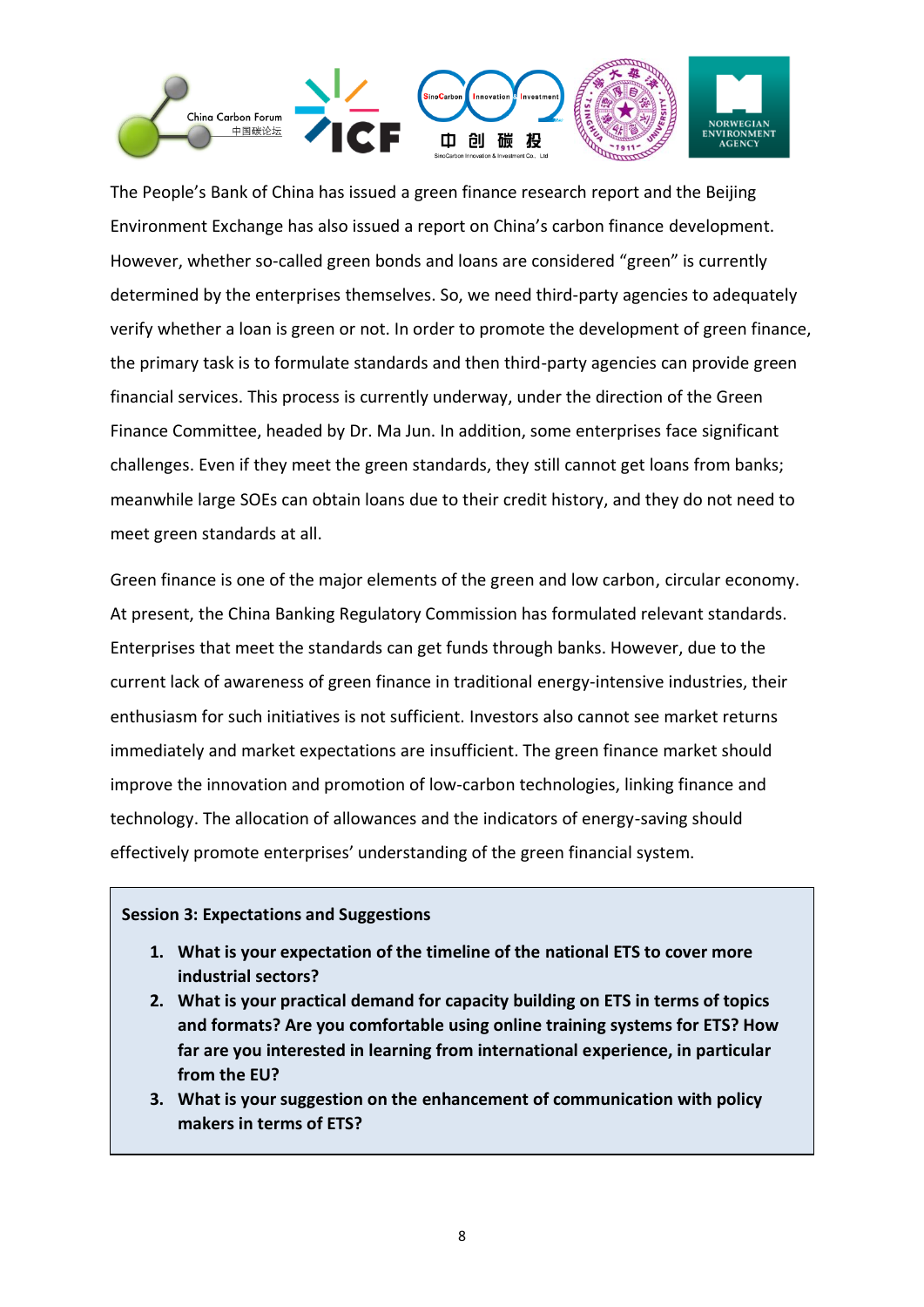

## **1. Besides operational staff, senior executives and directors should also be engaged in ETS-related capacity building.**

All participants agreed that carbon trading-related capacity building should cover all industrial sectors. Currently the Beijing Environment Exchange conducts training every year for industry. The training targets different audiences: a full-day training for operators, focusing on specific operational skills, and a half-day training for senior managers and directors, focusing on macroeconomic policy. These two kinds of training have different aims. The first is to improve the level of operational practices, and the second is to provide senior managers with information relevant for their understanding of the ETS.

According to previous experience, training for enterprises is often not effective, because the training was only aimed at operators at the implementation level. If capacity building can be combined with activities that high-level management would often attend, such as industry association forums, it may have more effect.

**2. Capacity building should encourage enterprises to pursue emissions reduction rather than view the carbon market purely as a profit-making opportunity. The professional training for verification agencies should also be enhanced.**

Most companies currently rely on third-party agencies for verification but are not able to conduct self-examination. Many large companies pay attention to the use of carbon assets in order to make money, but rarely take effective measures to reduce carbon emissions. In terms of capacity building, one key issue is to use data to encourage enterprises to undertake emissions reduction.

Training for verification agencies is also very important. It is difficult for non-professionals to reliably verify data for specific industries. For example, the industrial processes in the chemical industry are very complicated, but there are not a large number of inspectors who understand these processes. Therefore, the verification agencies should strengthen their professional capacity.

Participants generally believed that online training is a good method and is easy to use. Participants also suggested that training can be designed differently for specific industries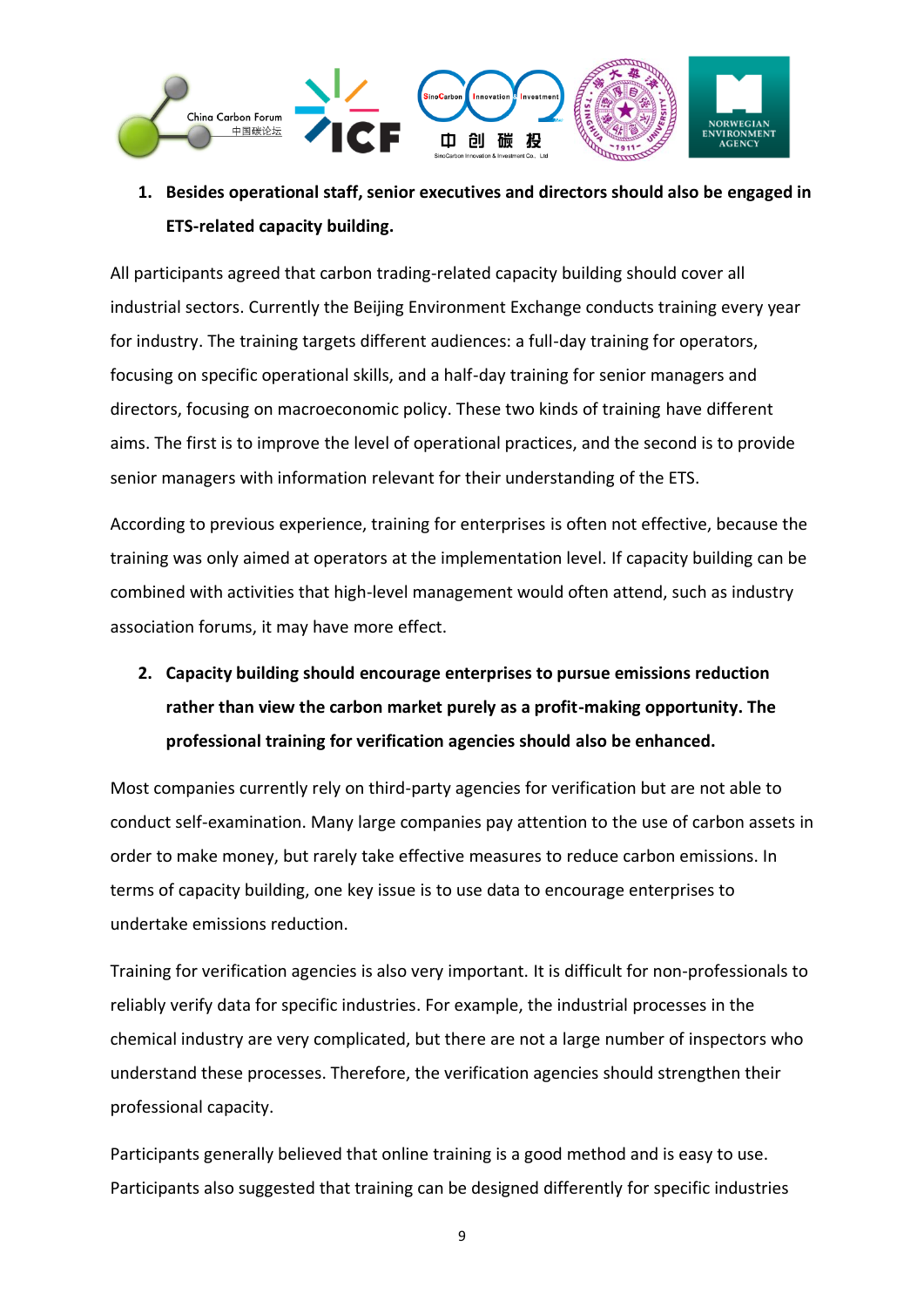

and target groups. For example, policy-level training is suitable for high-level managers and professional training can be conducted for third-party verification agencies.

### **3. The European Union's experience can provide reference for Chinese enterprises and enrich industries' understanding of the development of China's national ETS.**

Energy saving can reduce operating costs for enterprises, so many enterprises have great demand for energy saving and emission reductions. The EU has mastered advanced technologies in the field of energy saving, so there is certainly demand for such information from China's domestic companies. China and the EU have different systems, so when EU experts discus MRV and other related issues, it may not be in line with China's circumstances. However, European experts can share relevant case-studies and experiences, especially from the early stage of the operation of the EU ETS when companies were dealing with issues closer to those which China's are currently dealing with. This may provide some inspiration to Chinese companies. Such training does not need to discuss the details of technology, but can enrich industry's overall understanding of the carbon trading system. In addition, this kind of capacity building does not necessarily have to be taught in classes or with a mandatory output, but can instead be a platform for providing resources and sharing ideas.